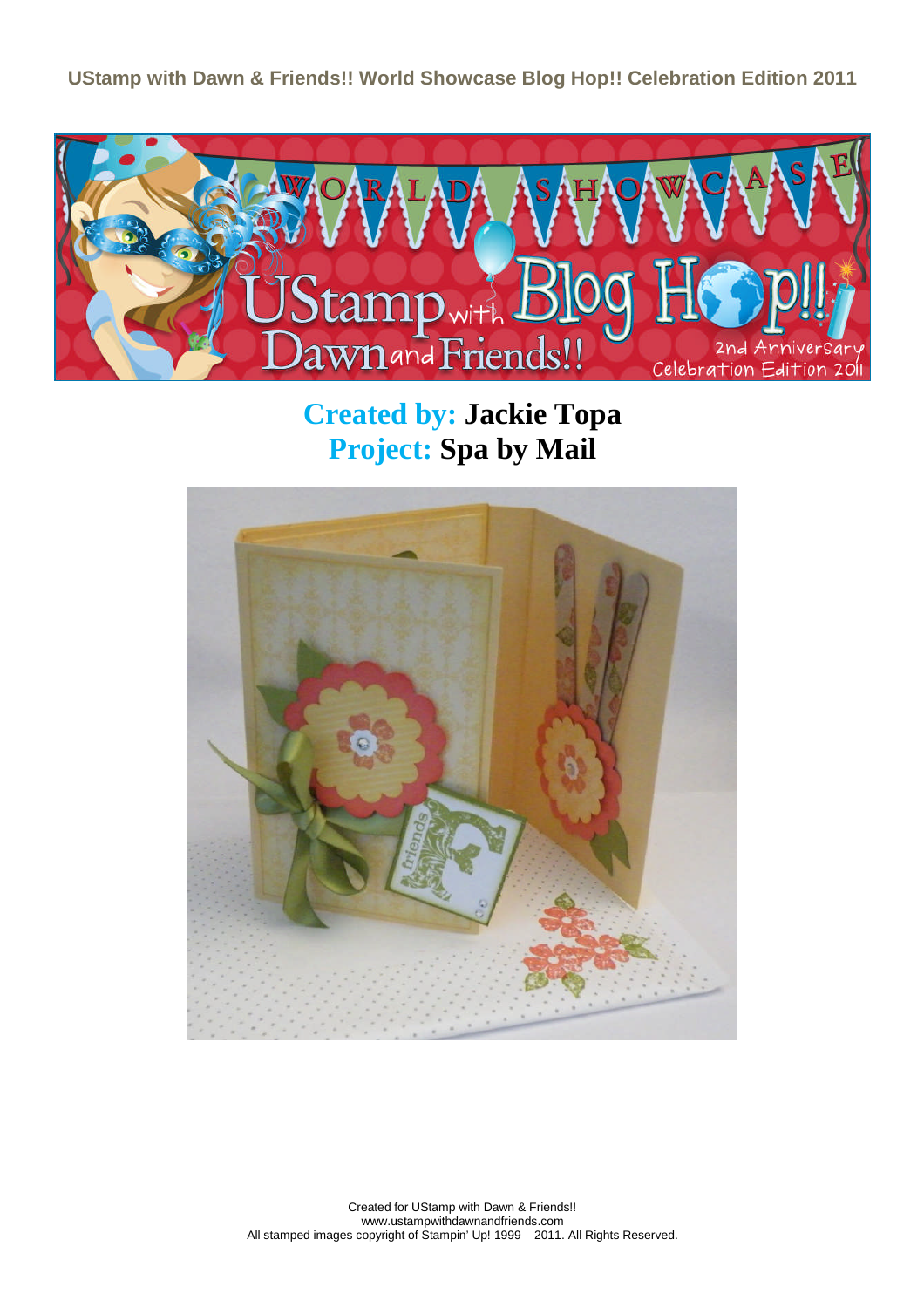**UStamp with Dawn & Friends!! World Showcase Blog Hop!! Celebration Edition 2011**



# **Stamp Sets: Vintage Vogue, A Word for You Cardstock: Calypso Coral, Lucky Limeade, So Saffron, and scraps of Whisper White Ink: Calypso Coral, Lucky Limeade**

#### **Cardstock:**

Cut 2 - 5 ½" x 8 ½ " So Saffron 6 ¼" x 2" So Saffron Scraps of Whisper White, Calypso Coral and Lucky Limeade

### **Designer Series Paper:**

Subtles Designer Series Paper Stack or any DSP  $4'' \times 1 \frac{3}{4}''$  $4'' \times 3 \frac{1}{4}''$ 2 pieces 3 ¼" x 5 ¼" Scraps for punching

#### **Punches**

Modern Label, Decorative Label, 1-3/4" Scallop Circle, 2-3/8" Scallop Circle, Petal Card Double, 1-3/4" Circle, 2 ½" Circle.

#### **Accessories:**

Old Olive Satin Ribbon, Sweet Treat Cup, Emery Boards (preferably solid and light in color), Bath Salts, Rhinestones

#### **Creative Tips:**

Punch 5 large scallops from Calypso Coral 3 solid and two with a 1 ¾" hole in the centre



Fill a sweet treat cup with bath salts (available at most pharmacies). Stick the cup to a 2 ½" card stock circle and glue a scallop on the top. Slide the cup into the centre panel.





Line up 3 emery boards and stamp a design. Put 2 glue dots on the outside edges of a large scallop circle and stick them to the card base.